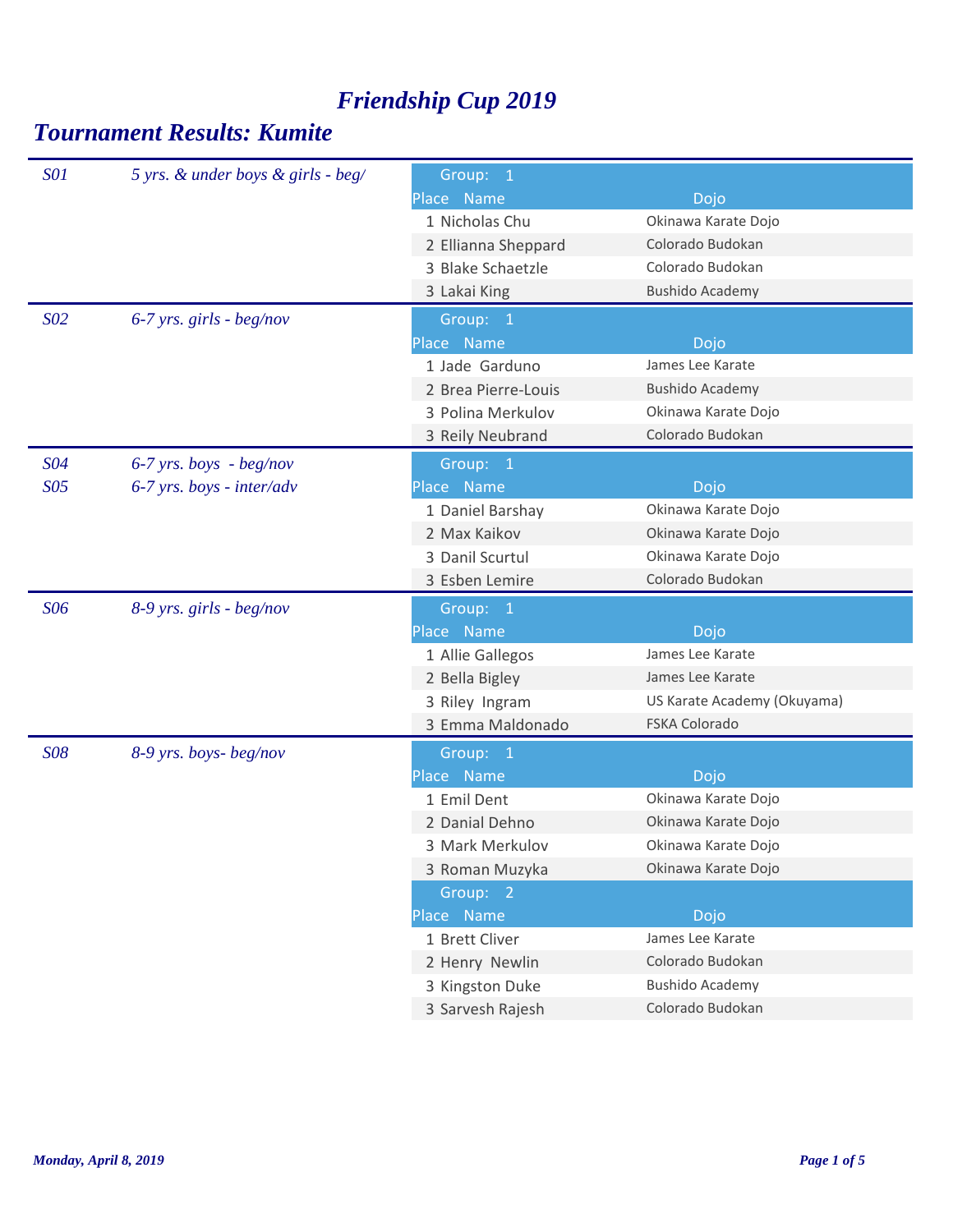| S <sub>09</sub> | 8-9 yrs. boys inter/adv        | Group: 1              |                                     |  |
|-----------------|--------------------------------|-----------------------|-------------------------------------|--|
|                 |                                | Place Name            | Dojo                                |  |
|                 |                                | 1 Pierson Lengsfeld   | Colorado Budokan                    |  |
|                 |                                | 2 Mac McNallie        | Okinawa Karate Dojo                 |  |
|                 |                                | 3 Devin Foreman       | Denwakan Karate Center              |  |
|                 |                                | 3 Brandon Cifuentes   | Colorado Budokan                    |  |
| <i>S10</i>      | $10-11$ yrs. girls - beg/nov   | Group: 1              |                                     |  |
|                 |                                | Place Name            | Dojo                                |  |
|                 |                                | 1 Evelyn Garrington   | Colorado Budokan                    |  |
|                 |                                | 2 Itzel De La Cerda   | <b>Bushido Academy</b>              |  |
|                 |                                | 3 Madeline Wilson     | <b>Amarillo Martial Arts Center</b> |  |
|                 |                                | 3 Rozalyn Page        | Kenshin martial arts studio         |  |
| S11             | $10-11$ yrs. girls - inter/adv | Group: 1              |                                     |  |
|                 |                                | Place Name            | Dojo                                |  |
|                 |                                | 1 Julia Matevosyants  | Okinawa Karate Dojo                 |  |
|                 |                                | 2 Valeria Kormaz      | Okinawa Karate Dojo                 |  |
|                 |                                | 3 Lauryn Albers       | James Lee Karate                    |  |
|                 |                                | 3 Carmella Pass       | FSKA Roxborough                     |  |
| S12             | $10-11$ yrs. boys - beg/nov    | Group: 1              |                                     |  |
|                 |                                | Place Name            | Dojo                                |  |
|                 |                                | 1 Ethan Hovey         | James Lee Karate                    |  |
|                 |                                | 2 Wylly Orozco-Rondan | <b>Bushido Academy</b>              |  |
|                 |                                | 3 Triston Dixon       | <b>Amarillo Martial Arts Center</b> |  |
|                 |                                | 3 Grishm Shrestha     | <b>Bennetts Karate</b>              |  |
| S13             | $10-11$ yrs. boys - inter/adv  | Group: 1              |                                     |  |
|                 |                                | Place Name            | Dojo                                |  |
|                 |                                | 1 Britt Bradshaw      | James Lee Karate                    |  |
|                 |                                | 2 Christopher Batson  | James Lee Karate                    |  |
|                 |                                | 3 Mikhail Sagilyan    | Okinawa Karate Dojo                 |  |
|                 |                                | 3 Amir Rasulov        | Okinawa Karate Dojo                 |  |
| S14             | $12-13$ yrs. girls - beg/nov   | Group: 1              |                                     |  |
|                 |                                | Place Name            | Dojo                                |  |
|                 |                                | 1 Mehr Shafee         | International Martialarts Ass.      |  |
|                 |                                | 2 Charlotte Meillon   | Denwakan Karate Center              |  |
| S15             | 12-13 yrs. girls - inter/adv   | Group: 1              |                                     |  |
|                 |                                | Place Name            | Dojo                                |  |
|                 |                                | 1 Maria Gladkih       | Okinawa Karate Dojo                 |  |
|                 |                                | 2 Maria Strohmeier    | Colorado Karate Club                |  |
|                 |                                | 3 Maya Fisher         | Colorado Budokan                    |  |
|                 |                                | 3 Freya Nagy          | Denwakan Karate Center              |  |
|                 |                                |                       |                                     |  |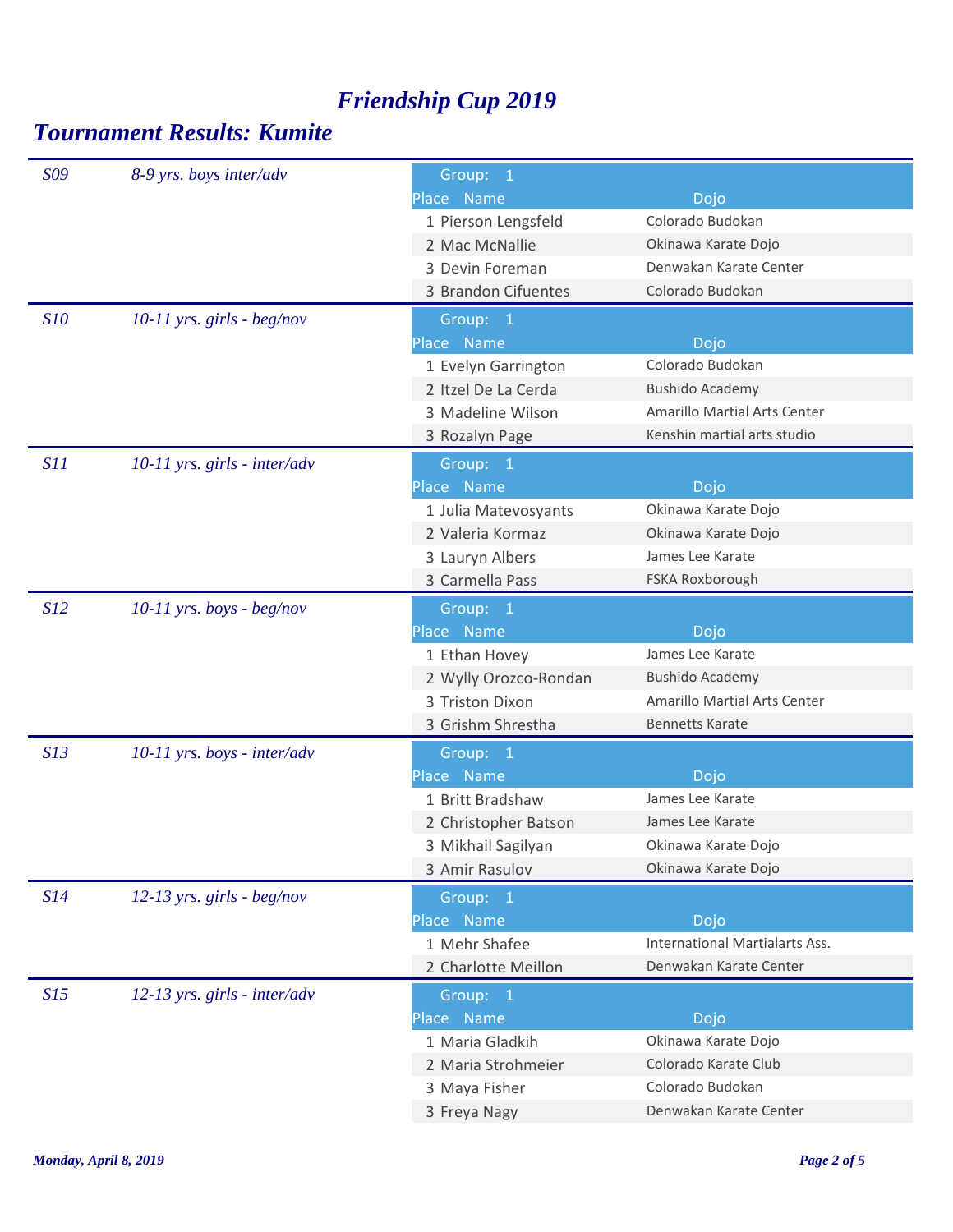| S16             | $12-13$ yrs. boys - beg/nov    | Group: 1               |                                |
|-----------------|--------------------------------|------------------------|--------------------------------|
| S <sub>20</sub> | $14-15$ yrs. boys - beg/nov    | Place Name             | Dojo                           |
|                 |                                | 1 Jadon Thomas         | Okinawa Karate Dojo            |
|                 |                                | 2 Daniel Rabinkov      | Okinawa Karate Dojo            |
|                 |                                | 3 Caden Lankford       | Amarillo Martial Arts Center   |
|                 |                                | 3 Amon Ono             | Lone Tree Rec Center           |
| S17             | $12-13$ yrs. boys - inter/adv  | Group: 1               |                                |
|                 |                                | Place Name             | Dojo                           |
|                 |                                | 1 Ali Yusupov          | Okinawa Karate Dojo            |
|                 |                                | 2 Ian Crumrine         | Colorado Budokan               |
|                 |                                | 3 Alex Rini            | International Martialarts Ass. |
|                 |                                | 3 Daniel Skhisov       | Okinawa Karate Dojo            |
| S18             | 14-15 yrs. girls - beg/nov     | Group: 1               |                                |
|                 |                                | Place Name             | Dojo                           |
|                 |                                | 1 Maria Goergen        | Colorado Budokan               |
|                 |                                | 2 Diana Aguilar        | <b>Bushido Academy</b>         |
| S19             | $14-15$ yrs. girls - inter/adv | Group: 1               |                                |
| S23             | $16-17$ yrs. girls - inter/adv | Place Name             | Dojo                           |
|                 |                                | 1 Jadyn Favela         | Amarillo Martial Arts Center   |
|                 |                                | 2 Kaitlin Swanson      | International Martialarts Ass. |
|                 |                                | 3 Daniela Caban        | Kenshin martial arts studio    |
|                 |                                | 3 Regine Cullins-Clark | <b>Bushido Academy</b>         |
|                 |                                |                        |                                |
| S21             | $14-15$ yrs. boys - inter/adv  | Group: 1               |                                |
|                 |                                | Place Name             | Dojo                           |
|                 |                                | 1 Shawn Karpiak        | Okinawa Karate Dojo            |
|                 |                                | 2 Robert Yegikyan      | Okinawa Karate Dojo            |
|                 |                                | 3 Jaymz Bitner         | FSKA Roxborough                |
|                 |                                | 3 Martin Gissa         | Okinawa Karate Dojo            |
| S <sub>25</sub> | $16-17$ yrs. boys - inter/adv  | Group: 1               |                                |
|                 |                                | Place Name             | Dojo                           |
|                 |                                | 1 Samuel Jones         | Colorado Budokan               |
|                 |                                | 2 Sebastian Witt       | James Lee Karate               |
|                 |                                | 3 Jesus Mireles Rendon | <b>Bushido Academy</b>         |
|                 |                                | 3 Ty Rains             | New Mexico Shotokan karate     |
| S26             | $18 - 34$ yrs. women - beg/nov | Group: 1               |                                |
|                 |                                | Place Name             | Dojo                           |
|                 |                                | 1 Shannon Wegesser     | Colorado Budokan               |
|                 |                                | 2 Stephana Sanchez     | Denwakan Karate Center         |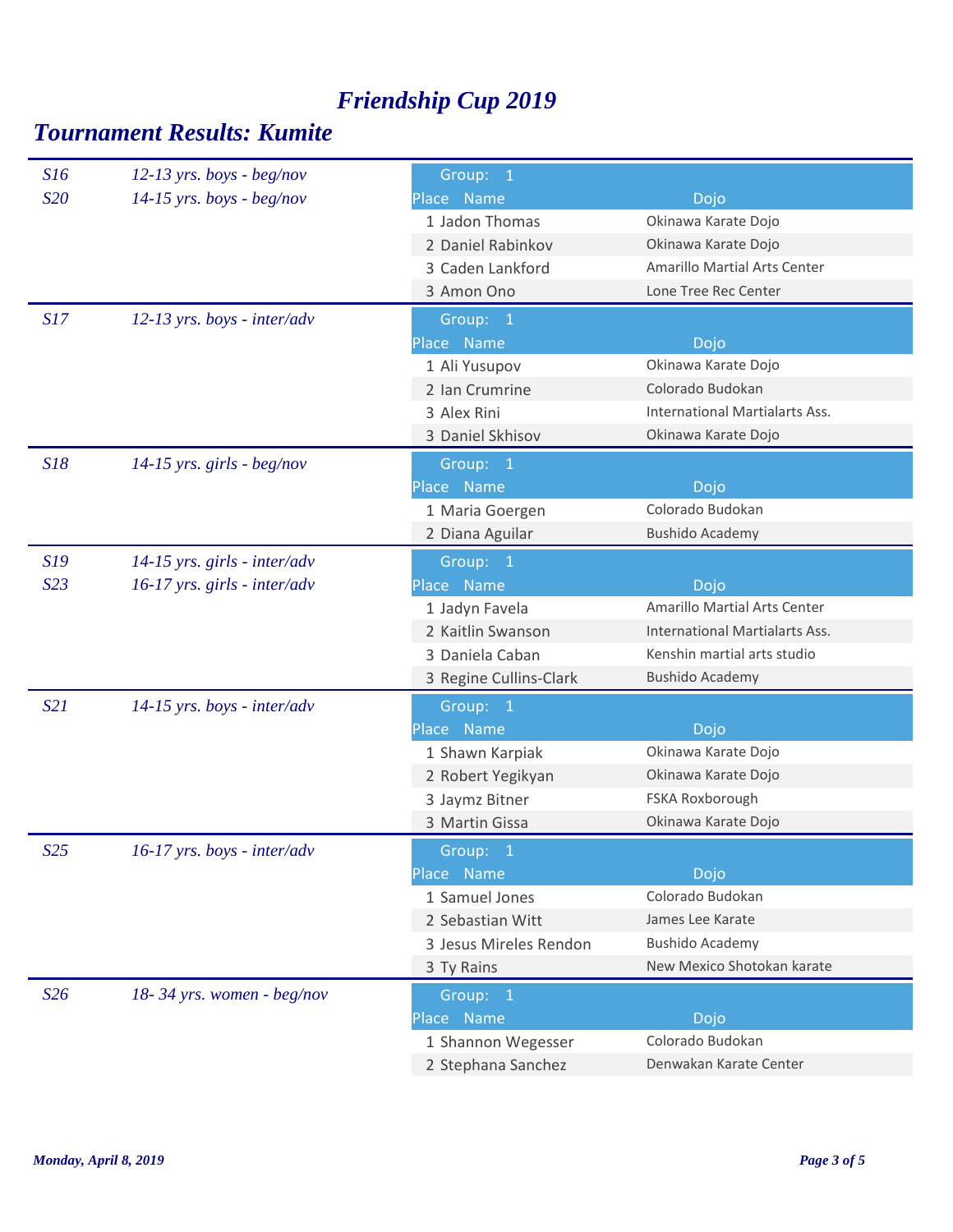| S27             | 18-34 yrs. women - inter/adv | Group: 1                |                                       |  |
|-----------------|------------------------------|-------------------------|---------------------------------------|--|
|                 |                              | Place Name              | Dojo                                  |  |
|                 |                              | 1 Megan Cicchetti       | Colorado Budokan                      |  |
|                 |                              | 2 Michelle Marr         | Colorado Budokan                      |  |
|                 |                              | 3 Kerstin Sophie Haring | <b>ISKF of Colorado Springs</b>       |  |
|                 |                              | 3 Athena Ryals          | Colorado Budokan                      |  |
| S28             | $18-34$ yrs. men - beg/nov   | Group: 1                |                                       |  |
|                 |                              | Place Name              | Dojo                                  |  |
|                 |                              | 1 Sebastian Cabrol      | Colorado Budokan                      |  |
|                 |                              | 2 Robert Kibler         | Kenshin martial arts studio           |  |
|                 |                              | 3 Roman Le              | <b>Bushido Academy</b>                |  |
| S29             | 18-34 yrs. men - inter/adv   | Group: 1                |                                       |  |
|                 |                              | Place Name              | Dojo                                  |  |
|                 |                              | 1 Andrew Moore          | Tibon's Goju Ryu                      |  |
|                 |                              | 2 Judah Beck            | <b>FSKA Colorado</b>                  |  |
|                 |                              | 3 Phillip Murray        | Lone Tree Rec Center                  |  |
|                 |                              | 3 Oliver Monkman        | <b>International Martialarts Ass.</b> |  |
| S31             | 35-49 yrs. women - inter/adv | Group: 1                |                                       |  |
| S <sub>35</sub> | $50+ yrs.$ women - inter/adv | Place Name              | Dojo                                  |  |
|                 |                              | 1 Nicole Hofmann        | Wado-Kai Shudokan Karate              |  |
|                 |                              | 2 Olivia Hill           | Denwakan Karate Center                |  |
|                 |                              | 3 Sandra Beutler        | Ryukyu japan karate-do                |  |
|                 |                              | 3 Corinne Lengsfeld     | Colorado Budokan                      |  |
| S <sub>32</sub> | 35-49 yrs. men - $beg/nov$   | Group: 1                |                                       |  |
|                 |                              | Place Name              | Dojo                                  |  |
|                 |                              | 1 Andrew Chu            | Okinawa Karate Dojo                   |  |
|                 |                              | 2 Boris Pogrebitskiy    | Okinawa Karate Dojo                   |  |
|                 |                              | 3 Shawn Bandel          | <b>Bennetts Karate</b>                |  |
|                 |                              | 3 Kevin Morton          | Colorado Budokan                      |  |
| S33             | 35-49 yrs. men - inter/adv   | Group: 1                |                                       |  |
|                 |                              | Place Name              | Dojo                                  |  |
|                 |                              | 1 Raafat Mohsen         | Colorado Budokan                      |  |
|                 |                              | 2 Brandon Mathews       | National Karate                       |  |
|                 |                              | 3 David Gould           | Shotokan Karate Dojo                  |  |
|                 |                              | 3 Carlos Vargas         | Academia de Karate Seishin-do         |  |
|                 |                              |                         |                                       |  |